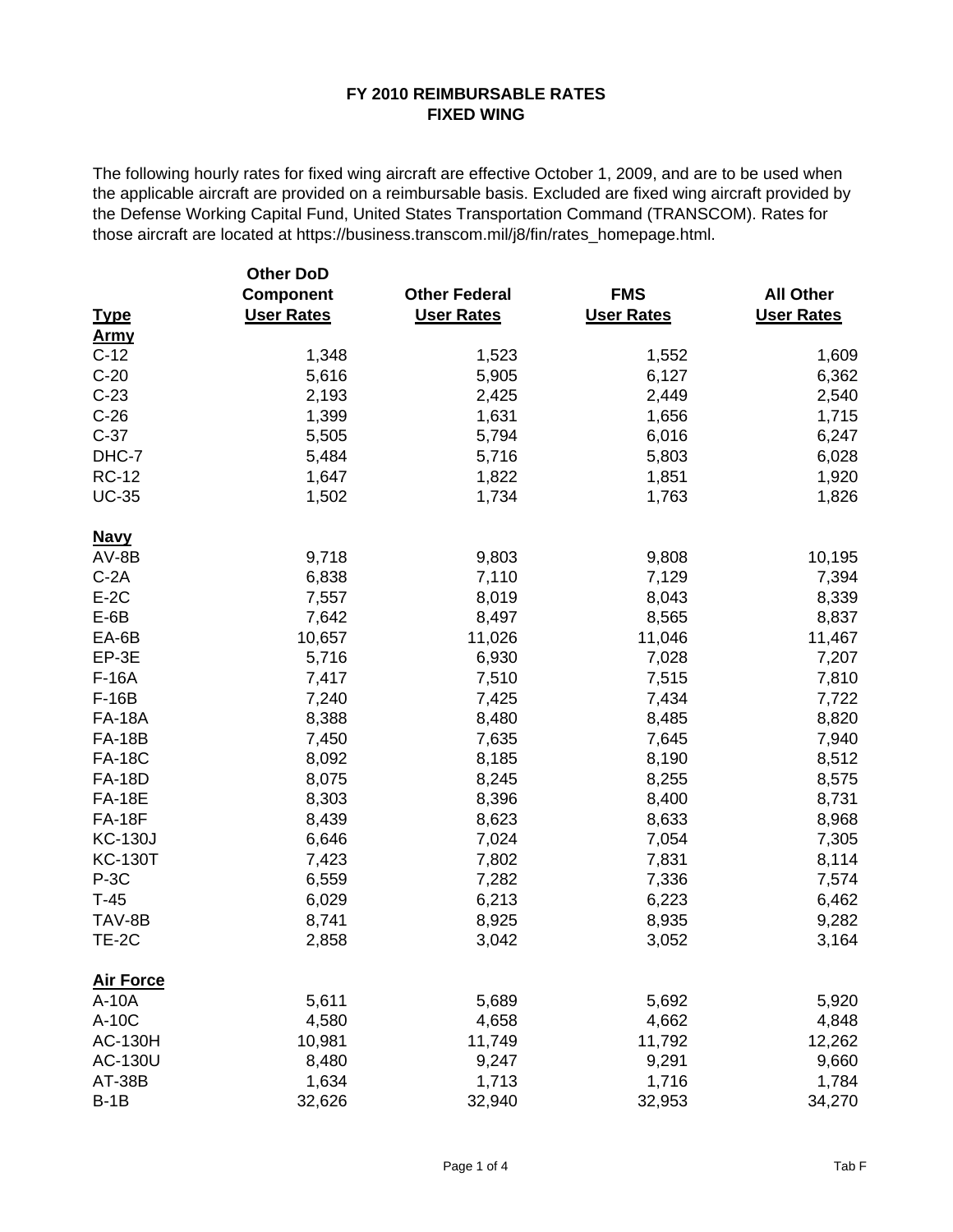|                | <b>Other DoD</b>  |                      |                   |                   |
|----------------|-------------------|----------------------|-------------------|-------------------|
|                | <b>Component</b>  | <b>Other Federal</b> | <b>FMS</b>        | <b>All Other</b>  |
| <b>Type</b>    | <b>User Rates</b> | <b>User Rates</b>    | <b>User Rates</b> | <b>User Rates</b> |
| $B-2A$         | 31,236            | 31,393               | 31,399            | 32,655            |
| <b>B-52H</b>   | 25,064            | 25,457               | 24,472            | 26,490            |
| $C-12F$        | 1,591             | 1,748                | 1,754             | 1,824             |
| $C-12J$        | 430               | 587                  | 594               | 617               |
| C-130E         | 5,879             | 6,198                | 6,213             | 6,461             |
| C-130H         | 6,271             | 6,632                | 6,650             | 6,916             |
| C-130J         | 4,666             | 4,864                | 4,874             | 5,068             |
| C-135B         | 4,117             | 4,561                | 4,586             | 4,768             |
| $C-17A$        | 8,126             | 8,325                | 8,334             | 8,667             |
| C-20A          | 988               | 1,270                | 1,285             | 1,336             |
| $C-20B$        | 3,671             | 3,953                | 3,969             | 4,127             |
| C-20C          | 6,605             | 6,887                | 6,903             | 7,178             |
| C-20H          | 2,977             | 3,259                | 3,275             | 3,405             |
| $C-21A$        | 1,323             | 1,480                | 1,487             | 1,546             |
| $C-27J$        | 2,986             | 3,185                | 3,194             | 3,321             |
| $C-32A$        | 11,555            | 12,082               | 12,113            | 12,597            |
| $C-32B$        | 2,657             | 3,184                | 3,215             | 3,342             |
| $C-37A$        | 1,623             | 1,905                | 1,920             | 1,996             |
| C-38A          | 2,960             | 3,242                | 3,257             | 3,387             |
| $C-40B$        | 5,844             | 6,330                | 6,358             | 6,611             |
| C-40C          | 4,140             | 4,626                | 4,653             | 4,838             |
| $C-5A$         | 23,887            | 24,169               | 24,184            | 25,151            |
| $C-5B$         | 24,966            | 25,248               | 25,264            | 26,274            |
| $C-5C$         | 30,184            | 30,508               | 30,526            | 31,747            |
| $C-5M$         | 11,941            | 12,223               | 12,238            | 12,727            |
| $C-9A$         | 7,603             | 8,010                | 8,035             | 8,355             |
| $C-9C$         | 7,062             | 7,469                | 7,494             | 7,793             |
| $E-3B$         | 16,962            | 18,367               | 18,442            | 19,176            |
| $E-3C$         | 15,981            | 17,386               | 17,460            | 18,156            |
| $E-3G$         | 9,915             | 11,320               | 11,394            | 11,847            |
| $E-4B$         | 50,079            | 51,435               | 51,525            | 53,582            |
| $E-8C$         | 14,208            | 15,409               | 15,471            | 16,088            |
| $E-9A$         | 3,808             | 4,085                | 4,098             | 4,261             |
| <b>EC-130E</b> | 3,410             | 4,298                | 4,348             | 4,519             |
| <b>EC-130H</b> | 7,005             | 7,731                | 7,771             | 8,080             |
| <b>EC-130J</b> | 7,581             | 8,187                | 8,221             | 8,549             |
| $F-15A$        | 15,523            | 15,602               | 15,605            | 16,229            |
| $F-15B$        | 15,152            | 15,309               | 15,315            | 15,927            |
| F-15C          | 15,561            | 15,640               | 15,643            | 16,268            |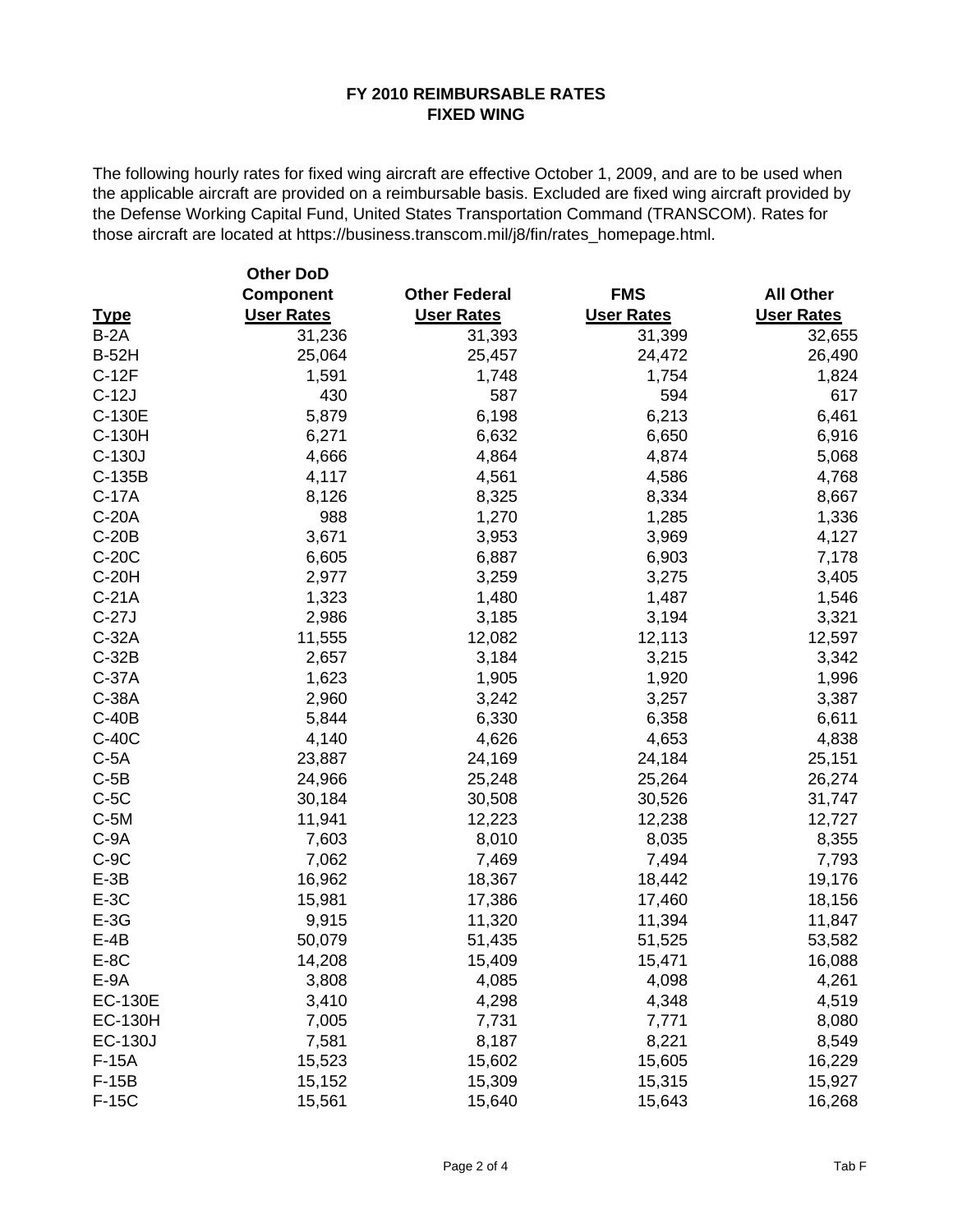|                | <b>Other DoD</b>  |                      |                   |                   |
|----------------|-------------------|----------------------|-------------------|-------------------|
|                | <b>Component</b>  | <b>Other Federal</b> | <b>FMS</b>        | <b>All Other</b>  |
| <b>Type</b>    | <b>User Rates</b> | <b>User Rates</b>    | <b>User Rates</b> | <b>User Rates</b> |
| $F-15D$        | 15,886            | 15,965               | 15,968            | 16,606            |
| $F-15E$        | 15,879            | 16,036               | 16,043            | 16,684            |
| F-16C          | 7,692             | 7,770                | 7,774             | 8,084             |
| F-16D          | 7,640             | 7,718                | 7,721             | 8,030             |
| $F-22A$        | 16,309            | 16,388               | 16,391            | 17,046            |
| <b>HC-130N</b> | 7,415             | 7,901                | 7,929             | 8,245             |
| <b>HC-130P</b> | 10,152            | 10,638               | 10,666            | 11,091            |
| <b>KC-10A</b>  | 10,353            | 10,594               | 10,606            | 11,030            |
| <b>KC-135D</b> | 10,370            | 10,568               | 10,578            | 11,000            |
| <b>KC-135E</b> | 8,438             | 8,636                | 8,645             | 8,991             |
| <b>KC-135R</b> | 7,770             | 7,968                | 7,978             | 8,296             |
| <b>KC-135T</b> | 7,469             | 7,668                | 7,677             | 7,984             |
| <b>LC-130H</b> | 5,004             | 5,364                | 5,383             | 5,597             |
| <b>MC-130E</b> | 6,338             | 6,939                | 6,970             | 7,274             |
| <b>MC-130H</b> | 12,027            | 12,466               | 12,488            | 12,987            |
| <b>MC-130P</b> | 7,715             | 8,196                | 8,220             | 8,548             |
| <b>MC-130W</b> | 9,297             | 9,736                | 9,758             | 10,147            |
| MQ-1           | 45                | 165                  | 171               | 178               |
| MQ-9           | 121               | 241                  | 247               | 257               |
| <b>OC-135B</b> | 12,936            | 13,579               | 13,613            | 14,156            |
| <b>RC-135S</b> | 6,041             | 6,924                | 6,970             | 7,247             |
| <b>RC-135U</b> | 16,863            | 18,185               | 18,253            | 18,981            |
| <b>RC-135V</b> | 11,921            | 13,345               | 13,432            | 13,965            |
| <b>RC-135W</b> | 13,395            | 14,820               | 14,907            | 15,499            |
| <b>RC-26B</b>  | 1,184             | 1,419                | 1,429             | 1,486             |
| RQ-4A          | 6,746             | 6,866                | 6,872             | 7,147             |
| $T-1A$         | 932               | 1,089                | 1,095             | 1,139             |
| <b>T-37B</b>   | 723               | 801                  | 805               | 837               |
| <b>T-38A</b>   | 2,231             | 2,309                | 2,312             | 2,404             |
| <b>T-38C</b>   | 2,247             | 2,326                | 2,329             | 2,422             |
| $T-41D$        | 370               | 448                  | 452               | 470               |
| <b>T-43A</b>   | 5,128             | 5,756                | 5,781             | 6,011             |
| $T-51A$        | 253               | 331                  | 334               | 347               |
| $T-6A$         | 358               | 437                  | 440               | 457               |
| <b>TC-135S</b> | 9,429             | 9,742                | 9,755             | 10,155            |
| <b>TC-135W</b> | 6,406             | 6,641                | 6,651             | 6,916             |
| TE-8A          | 17,461            | 19,803               | 19,911            | 20,704            |
| <b>TU-2S</b>   | 7,341             | 7,498                | 7,504             | 7,804             |
| $U-2S$         | 3,614             | 3,692                | 3,696             | 3,843             |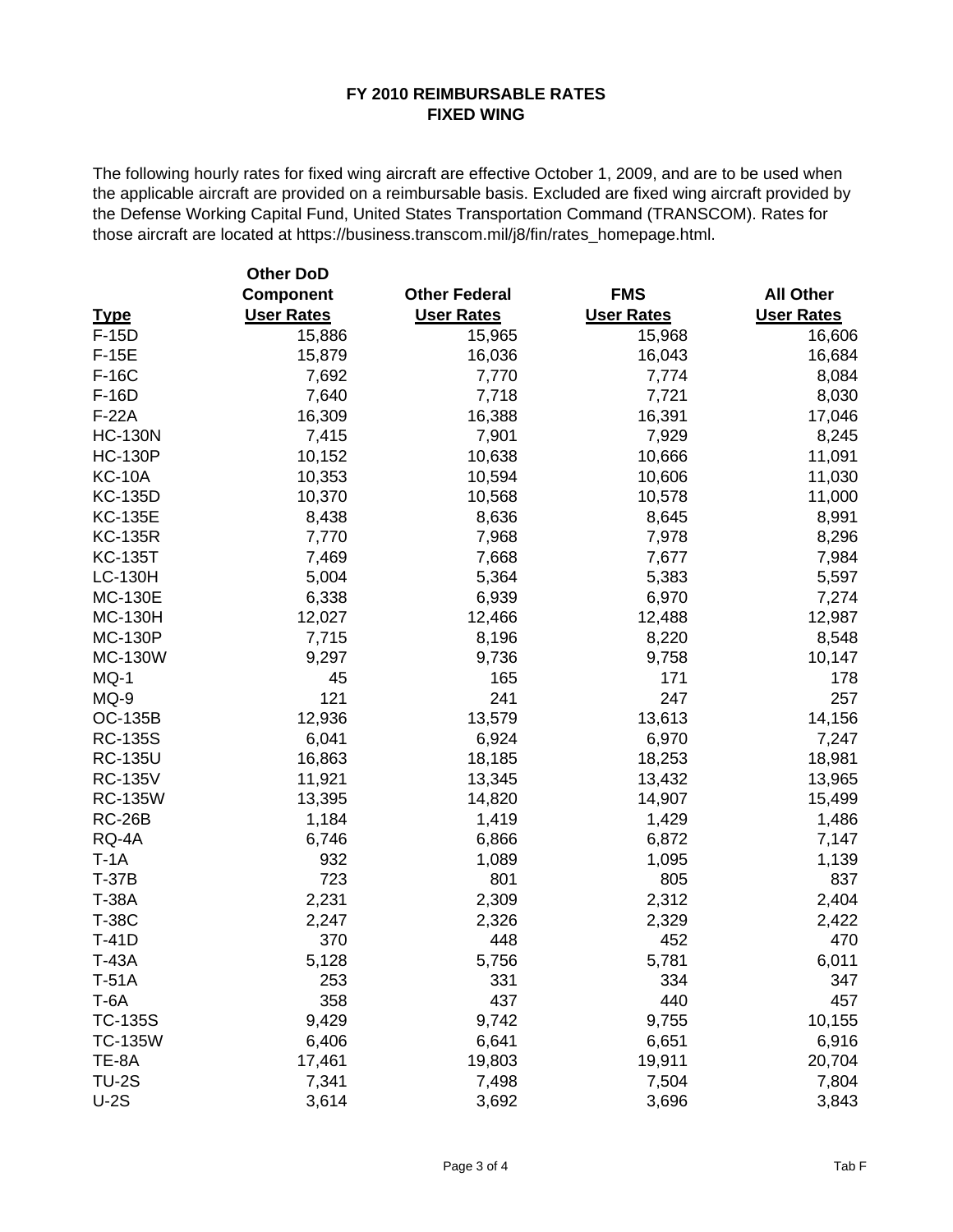| <u>Type</u>    | <b>Other DoD</b><br><b>Component</b><br><b>User Rates</b> | <b>Other Federal</b><br><b>User Rates</b> | <b>FMS</b><br><b>User Rates</b> | <b>All Other</b><br><b>User Rates</b> |  |
|----------------|-----------------------------------------------------------|-------------------------------------------|---------------------------------|---------------------------------------|--|
| <b>UV-18B</b>  | 270                                                       | 427                                       | 433                             | 450                                   |  |
| <b>WC-130H</b> | 12,481                                                    | 12,841                                    | 12,860                          | 13,374                                |  |
| <b>WC-130J</b> | 3,403                                                     | 3.764                                     | 3,782                           | 3,933                                 |  |
| <b>WC-135C</b> | 13,736                                                    | 14,055                                    | 14,070                          | 14,633                                |  |
| <b>WC-135W</b> | 12,207                                                    | 12,525                                    | 12,541                          | 13,042                                |  |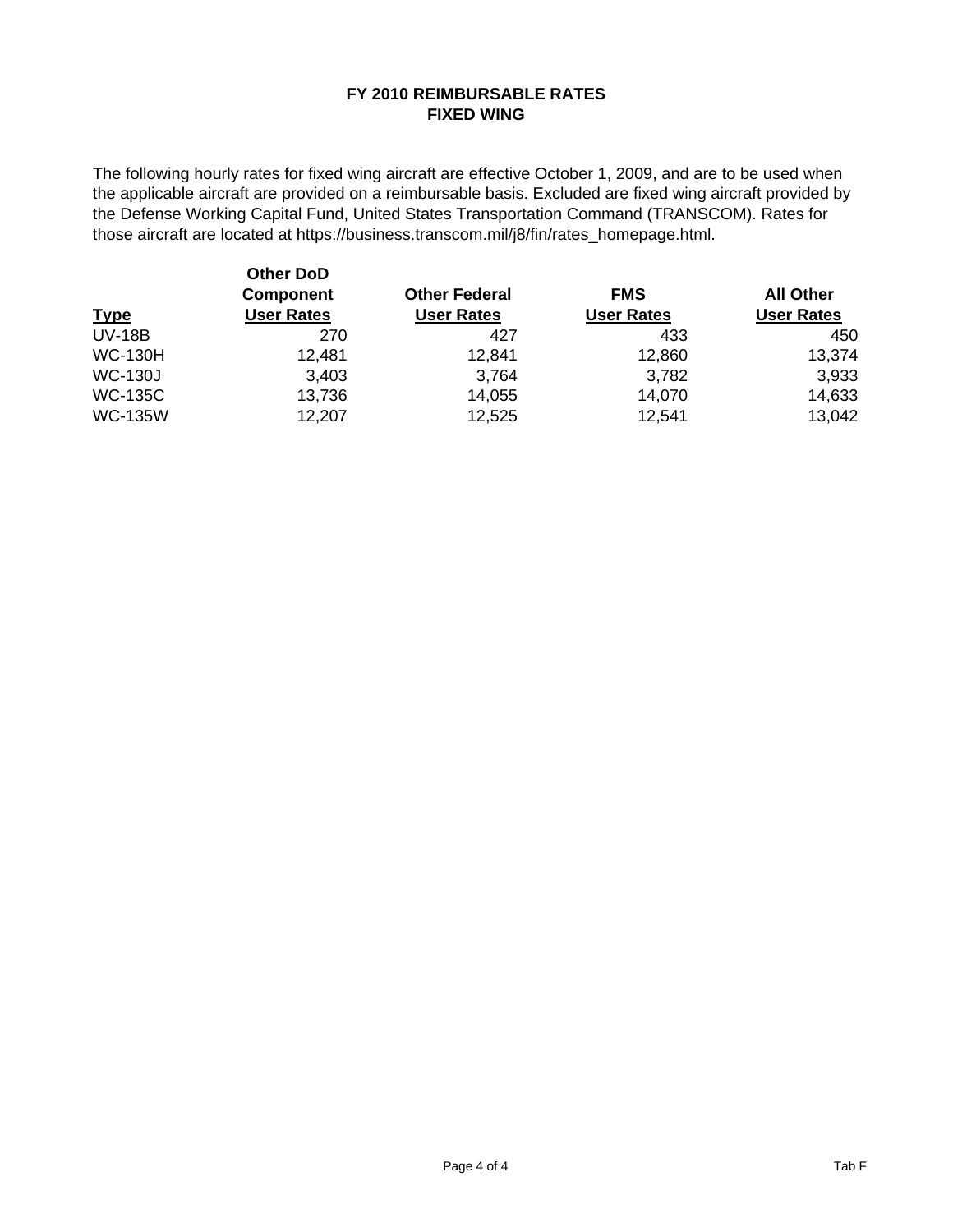# **ACCOUNTS TO WHICH COLLECTIONS ARE TO BE DEPOSITED FOR REIMBURSEMENTS FOR THE USE OF FIXED WING AIRCRAFT FISCAL YEAR 2010 (DOLLAR AMOUNT PER HOUR)**

| <b>Aircraft</b>  | <b>DoD</b>     | <b>Federal Agency</b> |                |              | <b>FMS Users</b> |                |              | <b>All Other Users</b> |                |       |              |
|------------------|----------------|-----------------------|----------------|--------------|------------------|----------------|--------------|------------------------|----------------|-------|--------------|
|                  |                |                       |                |              |                  |                |              | <b>Asset</b>           |                |       |              |
|                  | <b>O&amp;M</b> | <b>O&amp;M</b>        | <b>MilPers</b> | <b>Total</b> | <b>O&amp;M</b>   | <b>MilPers</b> | <b>Total</b> | <b>O&amp;M</b>         | <b>MilPers</b> | Utl   | <b>Total</b> |
| <u>Army</u>      |                |                       |                |              |                  |                |              |                        |                |       |              |
| $C-12$           | 1,348          | 1,348                 | 175            | 1,523        | 1,348            | 204            | 1,552        | 1,348                  | 206            | 55    | 1,609        |
| $C-20$           | 5,616          | 5,616                 | 289            | 5,905        | 5,616            | 511            | 6,127        | 5,616                  | 513            | 233   | 6,362        |
| $C-23$           | 2,193          | 2,193                 | 232            | 2,425        | 2,193            | 256            | 2,449        | 2,193                  | 258            | 89    | 2,540        |
| $C-26$           | 1,399          | 1,399                 | 232            | 1,631        | 1,399            | 257            | 1,656        | 1,399                  | 259            | 57    | 1,715        |
| $C-37$           | 5,505          | 5,505                 | 289            | 5,794        | 5,505            | 511            | 6,016        | 5,505                  | 513            | 229   | 6,247        |
| DHC-7            | 5,484          | 5,484                 | 232            | 5,716        | 5,484            | 319            | 5,803        | 5,484                  | 321            | 223   | 6,028        |
| <b>RC-12</b>     | 1,647          | 1,647                 | 175            | 1,822        | 1,647            | 204            | 1,851        | 1,647                  | 206            | 67    | 1,920        |
| <b>UC-35</b>     | 1,502          | 1,502                 | 232            | 1,734        | 1,502            | 261            | 1,763        | 1,502                  | 263            | 61    | 1,826        |
| <b>Navy</b>      |                |                       |                |              |                  |                |              |                        |                |       |              |
| $AV-BB$          | 9,718          | 9,718                 | 85             | 9,803        | 9,718            | 90             | 9,808        | 9,718                  | 85             | 392   | 10,195       |
| $C-2A$           | 6,838          | 6,838                 | 272            | 7,110        | 6,838            | 292            | 7,129        | 6,838                  | 272            | 284   | 7,394        |
| $E-2C$           | 7,557          | 7,557                 | 461            | 8,019        | 7,557            | 486            | 8,043        | 7,557                  | 461            | 321   | 8,339        |
| $E-6B$           | 7,642          | 7,642                 | 855            | 8,497        | 7,642            | 923            | 8,565        | 7,642                  | 855            | 340   | 8,837        |
| EA-6B            | 10,657         | 10,657                | 369            | 11,026       | 10,657           | 389            | 11,046       | 10,657                 | 369            | 441   | 11,467       |
| EP-3E            | 5,716          | 5,716                 | 1,214          | 6,930        | 5,716            | 1,312          | 7,028        | 5,716                  | 1,214          | 277   | 7,207        |
| F-16A            | 7,417          | 7,417                 | 92             | 7,510        | 7,417            | 97             | 7,515        | 7,417                  | 92             | 300   | 7,810        |
| $F-16B$          | 7,240          | 7,240                 | 185            | 7,425        | 7,240            | 194            | 7,434        | 7,240                  | 185            | 297   | 7,722        |
| <b>FA-18A</b>    | 8,388          | 8,388                 | 92             | 8,480        | 8,388            | 97             | 8,485        | 8,388                  | 92             | 339   | 8,820        |
| <b>FA-18B</b>    | 7,450          | 7,450                 | 185            | 7,635        | 7,450            | 194            | 7,645        | 7,450                  | 185            | 305   | 7,940        |
| <b>FA-18C</b>    | 8,092          | 8,092                 | 92             | 8,185        | 8,092            | 97             | 8,190        | 8,092                  | 92             | 327   | 8,512        |
| <b>FA-18D</b>    | 8,075          | 8,075                 | 171            | 8,245        | 8,075            | 180            | 8,255        | 8,075                  | 171            | 330   | 8,575        |
| <b>FA-18E</b>    | 8,303          | 8,303                 | 92             | 8,396        | 8,303            | 97             | 8,400        | 8,303                  | 92             | 336   | 8,731        |
| <b>FA-18F</b>    | 8,439          | 8,439                 | 185            | 8,623        | 8,439            | 194            | 8,633        | 8,439                  | 185            | 345   | 8,968        |
| <b>KC-130J</b>   | 6,646          | 6,646                 | 378            | 7,024        | 6,646            | 408            | 7,054        | 6,646                  | 378            | 281   | 7,305        |
| <b>KC-130T</b>   | 7,423          | 7,423                 | 378            | 7,802        | 7,423            | 408            | 7,831        | 7,423                  | 378            | 312   | 8,114        |
| $P-3C$           | 6,559          | 6,559                 | 724            | 7,282        | 6,559            | 777            | 7,336        | 6,559                  | 724            | 291   | 7,574        |
| $T-45$           | 6,029          | 6,029                 | 185            | 6,213        | 6,029            | 194            | 6,223        | 6,029                  | 185            | 249   | 6,462        |
| TAV-8B           | 8,741          | 8,741                 | 185            | 8,925        | 8,741            | 194            | 8,935        | 8,741                  | 185            | 357   | 9,282        |
| TE-2C            | 2,858          | 2,858                 | 185            | 3,042        | 2,858            | 194            | 3,052        | 2,858                  | 185            | 122   | 3,164        |
| <b>Air Force</b> |                |                       |                |              |                  |                |              |                        |                |       |              |
| A-10A            | 5,611          | 5,611                 | 78             | 5,689        | 5,611            | 81             | 5,692        | 5,611                  | 81             | 228   | 5,920        |
| A-10C            | 4,580          | 4,580                 | 78             | 4,658        | 4,580            | 82             | 4,662        | 4,580                  | 82             | 186   | 4,848        |
| <b>AC-130H</b>   | 10,981         | 10,981                | 767            | 11,749       | 10,981           | 811            | 11,792       | 10,981                 | 811            | 470   | 12,262       |
| AC-130U          | 8,480          | 8,480                 | 767            | 9,247        | 8,480            | 811            | 9,291        | 8,480                  | 810            | 370   | 9,660        |
| AT-38B           | 1,634          | 1,634                 | 78             | 1,713        | 1,634            | 82             | 1,716        | 1,634                  | 82             | 69    | 1,785        |
| $B-1B$           |                | 32,626 32,626         | 314            | 32,940       | 32,626           | 327            | 32,953       | 32,626                 | 326            | 1,318 | 34,270       |
| $B-2A$           |                | 31,236 31,236         | 157            | 31,393       | 31,236           | 163            | 31,399       | 31,236                 | 163            | 1,256 | 32,655       |
| <b>B-52H</b>     |                | 25,064 25,064         | 392            | 25,457       | 25,064           | 408            | 25,472       | 25,064                 | 408            | 1,018 | 26,490       |
| $C-12F$          |                | 1,591 1,591           | 157            | 1,748        | 1,591            | 163            | 1,754        | 1,591                  | 163            | 70    | 1,824        |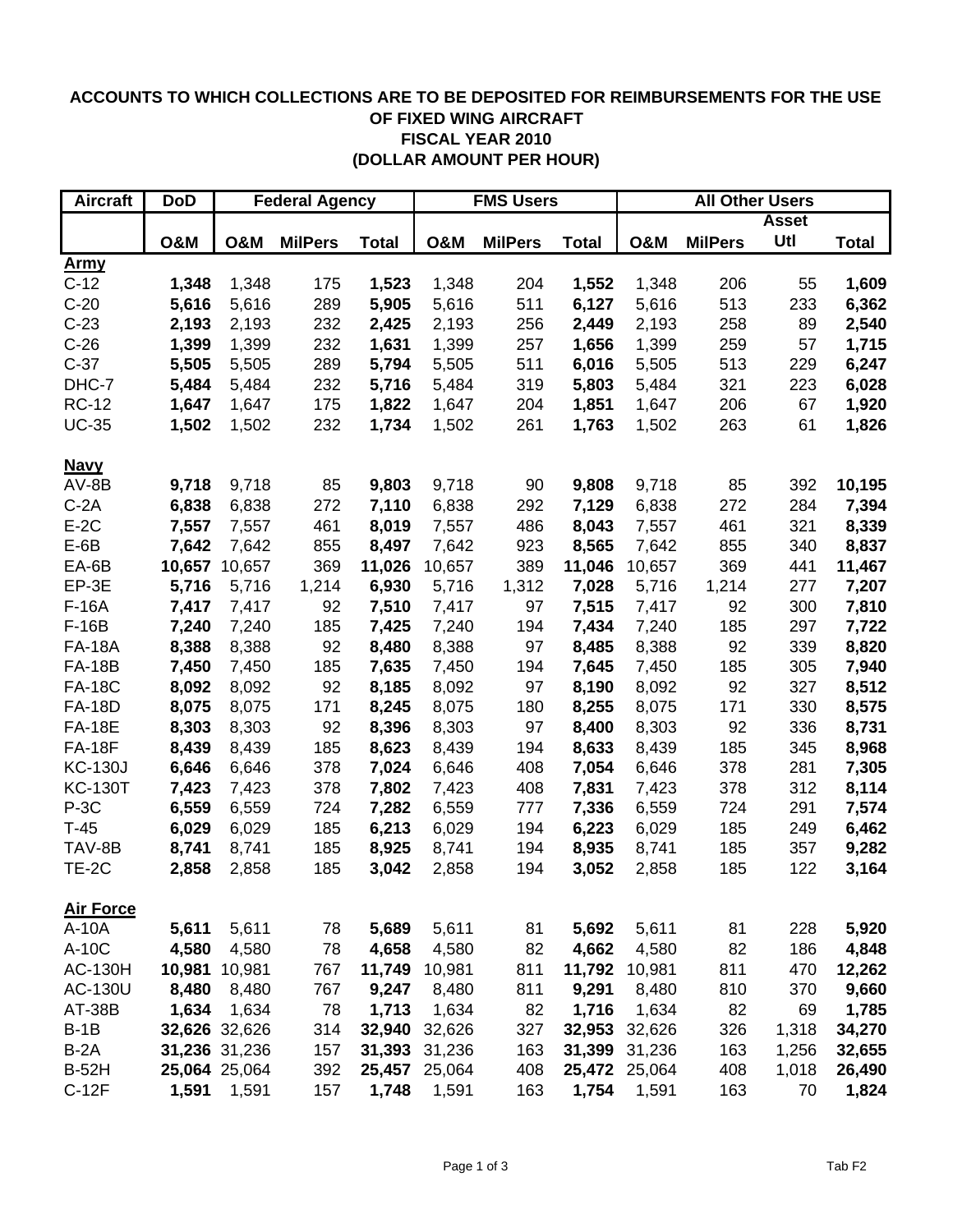# **ACCOUNTS TO WHICH COLLECTIONS ARE TO BE DEPOSITED FOR REIMBURSEMENTS FOR THE USE OF FIXED WING AIRCRAFT FISCAL YEAR 2010 (DOLLAR AMOUNT PER HOUR)**

| <b>Aircraft</b> | <b>DoD</b>     | <b>Federal Agency</b> |                |              | <b>FMS Users</b> |                |              | <b>All Other Users</b> |                |              |              |
|-----------------|----------------|-----------------------|----------------|--------------|------------------|----------------|--------------|------------------------|----------------|--------------|--------------|
|                 |                |                       |                |              |                  |                |              |                        |                | <b>Asset</b> |              |
|                 | <b>O&amp;M</b> | <b>O&amp;M</b>        | <b>MilPers</b> | <b>Total</b> | <b>O&amp;M</b>   | <b>MilPers</b> | <b>Total</b> | <b>O&amp;M</b>         | <b>MilPers</b> | Utl          | <b>Total</b> |
| $C-12J$         | 430            | 430                   | 157            | 587          | 430              | 164            | 594          | 430                    | 164            | 23           | 617          |
| C-130E          | 5,879          | 5,879                 | 319            | 6,198        | 5,879            | 334            | 6,213        | 5,879                  | 334            | 248          | 6,461        |
| C-130H          | 6,271          | 6,271                 | 360            | 6,632        | 6,271            | 379            | 6,650        | 6,271                  | 379            | 265          | 6,916        |
| C-130J          | 4,666          | 4,666                 | 199            | 4,865        | 4,666            | 208            | 4,874        | 4,666                  | 208            | 194          | 5,068        |
| C-135B          | 4,117          | 4,117                 | 444            | 4,561        | 4,117            | 469            | 4,586        | 4,117                  | 469            | 182          | 4,768        |
| $C-17A$         | 8,126          | 8,126                 | 199            | 8,325        | 8,126            | 208            | 8,334        | 8,126                  | 208            | 333          | 8,667        |
| $C-20A$         | 988            | 988                   | 282            | 1,270        | 988              | 297            | 1,285        | 988                    | 297            | 51           | 1,336        |
| $C-20B$         | 3,671          | 3,671                 | 282            | 3,953        | 3,671            | 298            | 3,969        | 3,671                  | 298            | 158          | 4,127        |
| $C-20C$         | 6,605          | 6,605                 | 282            | 6,887        | 6,605            | 298            | 6,903        | 6,605                  | 297            | 275          | 7,178        |
| $C-20H$         | 2,977          | 2,977                 | 282            | 3,259        | 2,977            | 298            | 3,275        | 2,977                  | 297            | 130          | 3,405        |
| $C-21A$         | 1,323          | 1,323                 | 157            | 1,480        | 1,323            | 164            | 1,487        | 1,323                  | 163            | 59           | 1,546        |
| $C-27J$         | 2,986          | 2,986                 | 199            | 3,185        | 2,986            | 208            | 3,194        | 2,986                  | 207            | 127          | 3,321        |
| $C-32A$         |                | 11,555 11,555         | 527            | 12,082       | 11,555           | 558            | 12,113       | 11,555                 | 558            | 483          | 12,597       |
| $C-32B$         | 2,657          | 2,657                 | 527            | 3,184        | 2,657            | 558            | 3,215        | 2,657                  | 558            | 127          | 3,342        |
| $C-37A$         | 1,623          | 1,623                 | 282            | 1,905        | 1,623            | 297            | 1,920        | 1,623                  | 297            | 76           | 1,996        |
| C-38A           | 2,960          | 2,960                 | 282            | 3,242        | 2,960            | 297            | 3,257        | 2,960                  | 297            | 130          | 3,387        |
| $C-40B$         | 5,844          | 5,844                 | 485            | 6,330        | 5,844            | 514            | 6,358        | 5,844                  | 513            | 253          | 6,611        |
| $C-40C$         | 4,140          | 4,140                 | 485            | 4,626        | 4,140            | 513            | 4,653        | 4,140                  | 513            | 185          | 4,838        |
| $C-5A$          |                | 23,887 23,887         | 282            | 24,169       | 23,887           | 297            | 24,184       | 23,887                 | 298            | 967          | 25,151       |
| $C-5B$          |                | 24,966 24,966         | 282            | 25,248       | 24,966           | 298            | 25,264       | 24,966                 | 298            | 1,010        | 26,274       |
| $C-5C$          |                | 30,184 30,184         | 324            | 30,508       | 30,184           | 342            | 30,526       | 30,184                 | 343            | 1,220        | 31,747       |
| $C-5M$          |                | 11,941 11,941         | 282            | 12,223       | 11,941           | 297            | 12,238       | 11,941                 | 297            | 489          | 12,727       |
| $C-9A$          | 7,603          | 7,603                 | 407            | 8,010        | 7,603            | 432            | 8,035        | 7,603                  | 432            | 320          | 8,355        |
| $C-9C$          | 7,062          | 7,062                 | 407            | 7,469        | 7,062            | 432            | 7,494        | 7,062                  | 432            | 299          | 7,793        |
| $E-3B$          |                | 16,962 16,962         | 1,405          | 18,367       | 16,962           | 1,480          | 18,442       | 16,962                 | 1,479          | 735          | 19,176       |
| $E-3C$          |                | 15,981 15,981         | 1,405          | 17,386       | 15,981           | 1,479          | 17,460       | 15,981                 | 1,480          | 695          | 18,156       |
| $E-3G$          | 9,915          | 9,915                 | 1,405          | 11,320       | 9,915            | 1,479          | 11,394       | 9,915                  | 1,479          | 453          | 11,847       |
| $E-4B$          |                | 50,079 50,079         | 1,356          | 51,435       | 50,079           | 1,446          | 51,525       | 50,079                 | 1,445          | 2,057        | 53,582       |
| $E-8C$          |                | 14,208 14,208         | 1,201          | 15,409       | 14,208           | 1,263          | 15,471       | 14,208                 | 1,264          | 616          | 16,088       |
| $E-9A$          | 3,808          | 3,808                 | 277            | 4,085        | 3,808            | 290            | 4,098        | 3,808                  | 290            | 163          | 4,261        |
| <b>EC-130E</b>  | 3,410          | 3,410                 | 887            | 4,298        | 3,410            | 938            | 4,348        | 3,410                  | 937            | 172          | 4,519        |
| <b>EC-130H</b>  |                | 7,005 7,005           | 726            | 7,731        | 7,005            | 766            | 7,771        | 7,005                  | 766            | 309          | 8,080        |
| <b>EC-130J</b>  | 7,581          | 7,581                 | 606            | 8,187        | 7,581            | 640            | 8,221        | 7,581                  | 640            | 327          | 8,549        |
| $F-15A$         |                | 15,523 15,523         | 78             | 15,602       | 15,523           | 82             | 15,605       | 15,523                 | 81             | 624          | 16,229       |
| $F-15B$         |                | 15,152 15,152         | 157            | 15,309       | 15,152           | 163            | 15,315       | 15,152                 | 163            | 612          | 15,927       |
| $F-15C$         |                | 15,561 15,561         | 78             | 15,640       | 15,561           | 82             | 15,643       | 15,561                 | 81             | 626          | 16,268       |
| $F-15D$         |                | 15,886 15,886         | 78             | 15,965       | 15,886           | 80             | 15,968       | 15,886                 | 81             | 639          | 16,606       |
| $F-15E$         |                | 15,879 15,879         | 157            | 16,036       | 15,879           | 164            | 16,043       | 15,879                 | 163            | 641          | 16,684       |
| F-16C           | 7,692          | 7,692                 | 78             | 7,770        | 7,692            | 82             | 7,774        | 7,692                  | 81             | 311          | 8,084        |
| F-16D           | 7,640          | 7,640                 | 78             | 7,718        | 7,640            | 81             | 7,721        | 7,640                  | 82             | 309          | 8,030        |
| $F-22A$         | 16,309         | 16,309                | 78             | 16,388       | 16,309           | 82             | 16,391       | 16,309                 | 81             | 656          | 17,046       |
| <b>HC-130N</b>  | 7,415          | 7,415                 | 485            | 7,901        | 7,415            | 514            | 7,929        | 7,415                  | 514            | 316          | 8,245        |